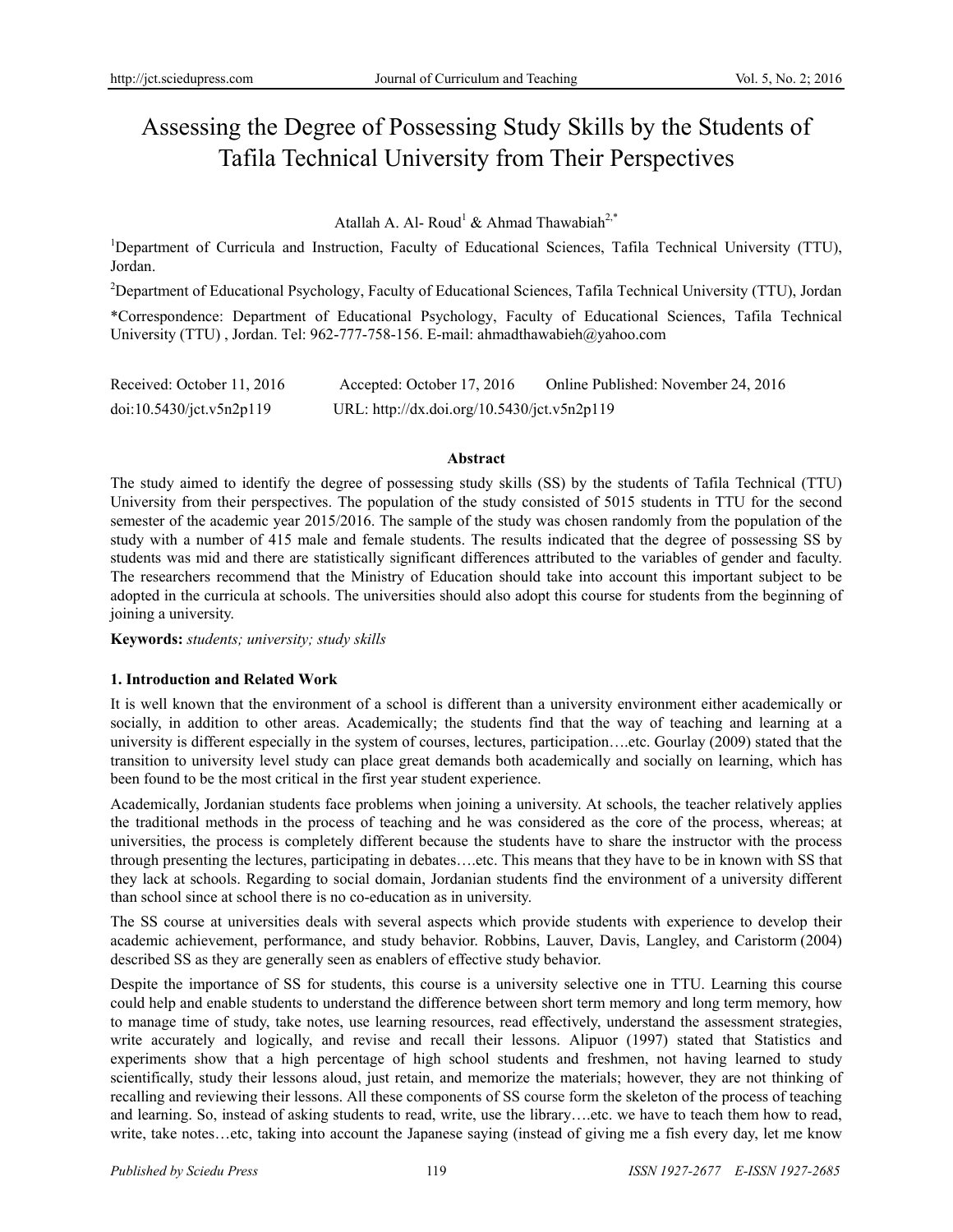how to catch a fish).

Seif (2001) mentioned that studying, as a mental process, has its own principles and specific conditions. Studying conditions are such issues through which one can expect to have a more useful and efficient studying by knowing and applying them. A fruitful studying depends on the two following factors: 1) the reader's interest in the material or the textbook being studied and 2) his or her skillful use of reading strategies or SS. The first factor motivates the reader to study more which in turn leads to betterment of the use of SS.

Jansen and Suhre (2010) explored that many studies have revealed the importance of SS for students' first year performance and college retention, the extent of the impact of SS preparation on students' academic achievement is less clear. His paper explores the impact of pre university SS preparation on students' first year study experiences, academic achievement and persistence. The setting for this study is a large law school in the Netherlands which attracts students from more than 100 schools for secondary education. The results showed that the perceived SS preparation concerning time management and learning skills does have a positive impact on college students' first year study behavior and academic achievement. However, the study also showed that the impact of perceived college preparation is far less important for college retention than other factors such as satisfaction about the chosen degree program and tutorial attendance. They hypothesized that Preparation for the required SS is expected to have a positive effect on students' study behavior, which ultimately is expected to result in more academic progress and less dropout. Since SS can only have an effect on academic progress, if students actually apply them, a positive relationship with study motivation is assumed. We expect student ability to have a positive effect on study progress. .

Jang and Kim (2004) concluded that, effective SS – specifically students' knowledge of appropriate study strategies and methods and the ability to manage time and other resources to meet the demands of the academic tasks – have been linked to improved academic performance applicable across different subject areas and cultural contexts, which both enhance student learning and prepares them for the workplace .

Self study activities comprise learning from textbooks, group work and small scale research of subject related problems. It is assumed that such a learning environment creates ample opportunities for students to acquire and practice the types of SS necessary to complete a higher education degree program ( Smith and Bath 2006)

Burcak Levent, and Kaan (2015) indicated in the results of their study "that there is a statistically significant difference in time planning sub-dimension and general time management and this difference is in favor of non-athlete participants". The results also indicated that "male students manage their time better than female students".

Siahi, and Maiyo (2015) mentioned that the results of their study revealed positive relationship between study habits and academic achievement They added that study habits need significant attention if we are to prove performance.

Shawana, Shaukat, Iqbal, and Sobia (2012) stated that the findings of their study showed significant relationship of time management skills, reading, and note-taking skills with academic achievement, and there were no significant relationship for other SS as compared with lower academic achievement. The results also revealed that girls were better in using SS than boys.

## **2. Methodology**

#### *2.1 Study Problem*

Through teaching at universities, the researchers noticed that students are unable to use the basic strategies of reading, writing, note-taking etc. This attracted their attention to search in this problem and to define it through answering the following questions:

1- What is the degree of possessing SS by TTU students?

- 2- Are there statistically significant differences in possessing SS domains attributed to gender at level  $(\alpha=0.05)$ ?
- 3- Are there statistically significant differences in possessing SS domains attributed to faculty at level  $(\alpha=0.05)$ ?
- *2.2 Significance of the Study*

The results of the study could be beneficial for either the instructors and students as well. In addition to that, the curricula designers may take into account the necessity of including SS in curricula from early stage of school.

*2.3 Design* 

Descriptive research approach was adopted for this study.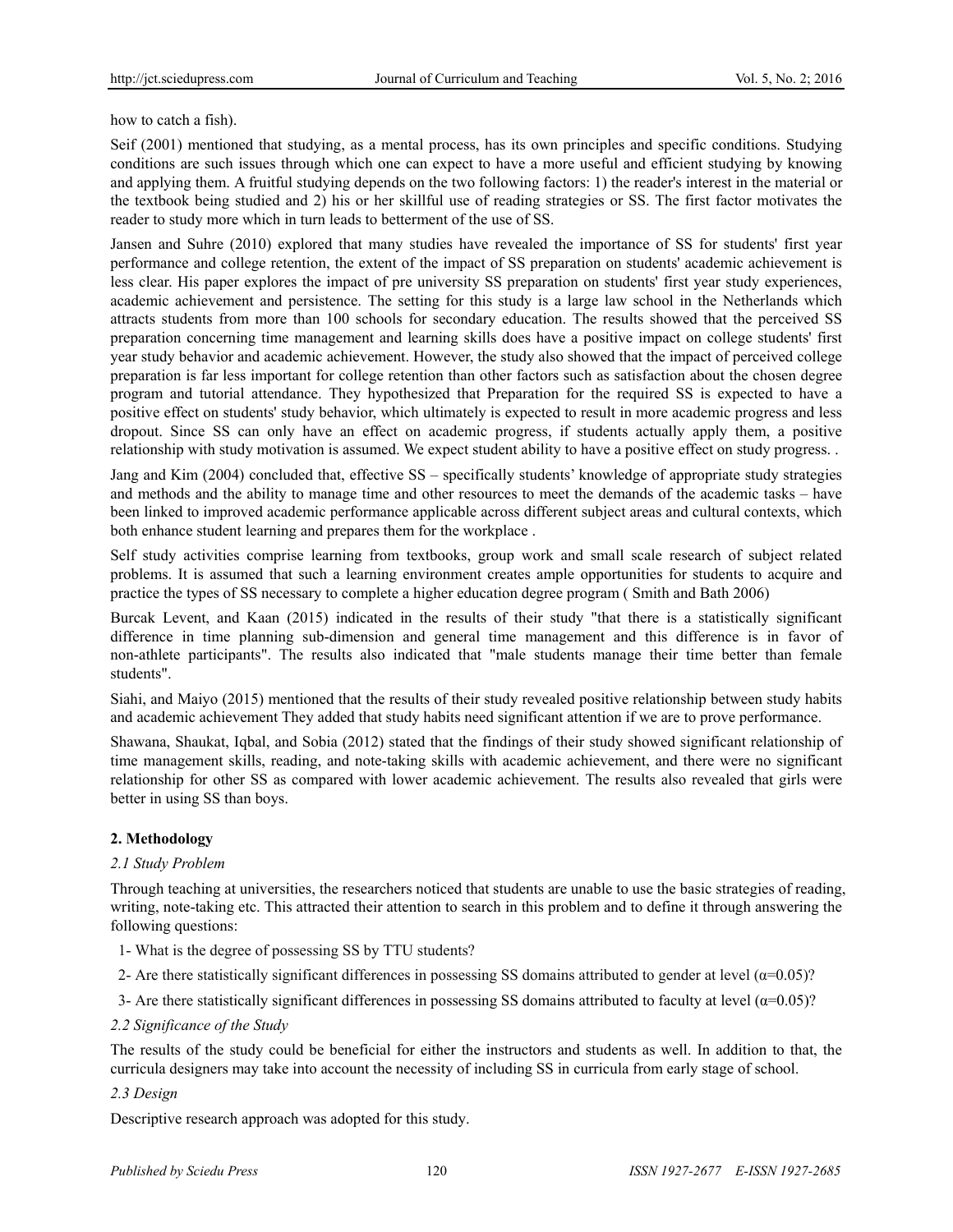# *2.4 Population*

The population of the study consisted of 5015 students in TTU for the second semester of the academic year 2015/2016.

# *2.5 Sample*

The sample of the study consisted of 415 students which forms 8% chosen randomly from the population of the study, by choosing the students who study this course in the second semester of the academic year 2015-2016 as table (1) shows:

# **Table 1.** Sample of the Study

| Gender | College    |              | Total |
|--------|------------|--------------|-------|
|        | Scientific | Humanitarian |       |
| Male   | 207        | 44           | 251   |
| Female | 94         | 70           | 164   |
| Total  | 301        | 114          | 415   |

# *2.6 Instrument*

The researchers developed an instrument consisted of two parts: part one is personal demographic information, part two is the domains and the items of the questionnaire including (45) items divided into (5) domains: study management consists of (11) items, linguistic (9) items, learning resources (6) items, writing reports and researches (9) items, and tests (10) items.

# 2.6.1 Validity

The instrument was distributed to four specialists and experienced referees in curricula and assessment. The notes of the referees where taken into account and the modified copy was adopted.

## 2.6.2 Reliability

The reliability for the instrument and domains was computed by test re-test. The instrument was applied twice on a sample of (20) students out of the study sample with a duration of two weeks between the two tests. Internal consistency was computed by using Cronbach alpha equation as table (2) shows:

| Domains                        | Cronbach alpha | <b>Test-Retest</b> |
|--------------------------------|----------------|--------------------|
| Study management               | 0.80           | 0.85               |
| Linguistic                     | 0.89           | 0.92               |
| Learning resources             | 0.87           | 0.89               |
| Writing reports and researches | 0.81           | 0.85               |
| <b>Tests</b>                   | 0.79           | 0.82               |
| Total                          | 0.90           | 0.94               |

# **Table 2.** Reliability of the Study

Table (2) indicates that the reliability coefficients are acceptable for the purposes of conducting this study.

## **3. Results**

For answering question (1) which runs: What is the degree of possessing SS by TTU students from their perspective? Means and standard deviations (SDs) were computed as table (3) shows: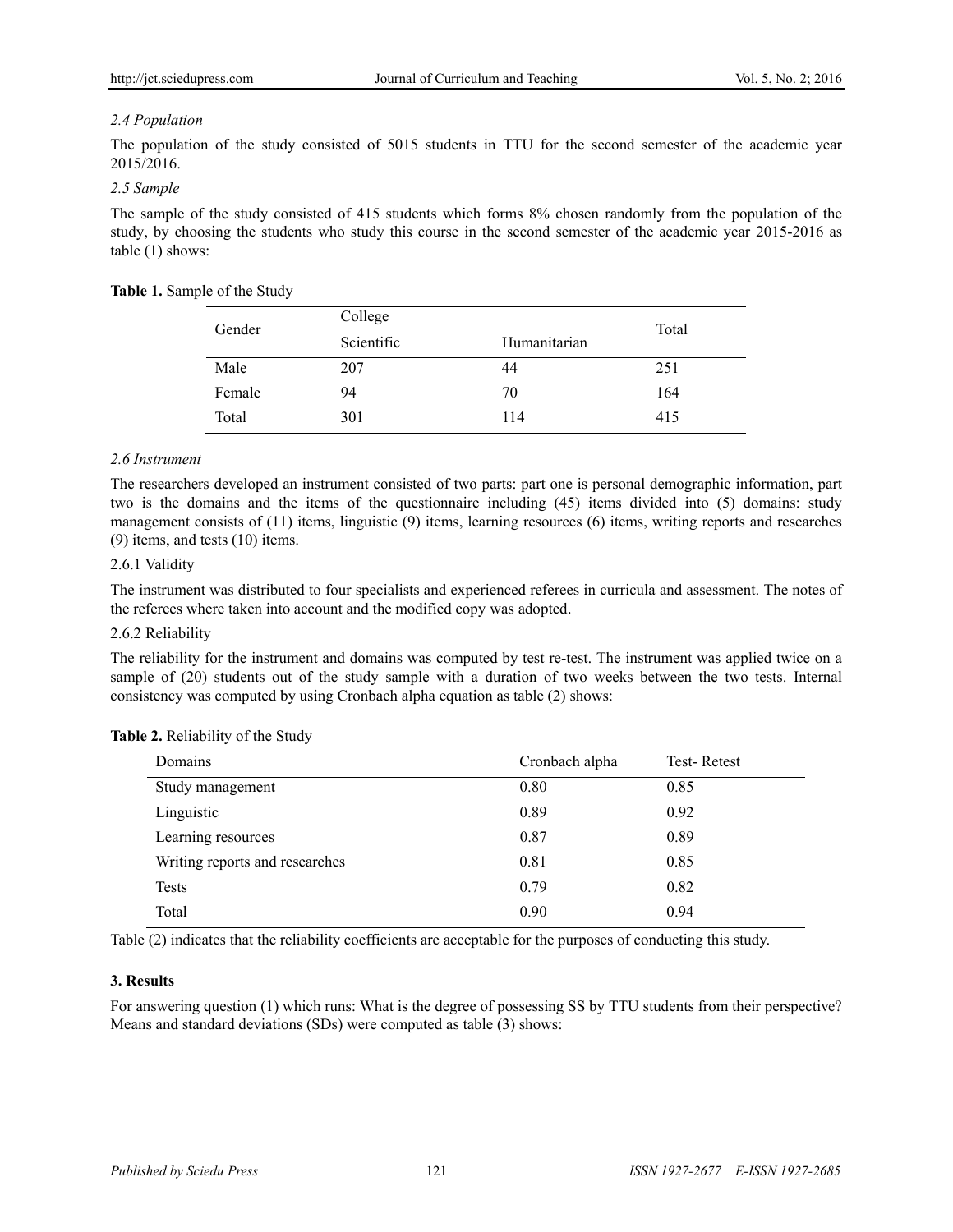| Table 3. Means and SD's for the Degree of Possessing SS by (TTU) Students According to Domains and Items |
|----------------------------------------------------------------------------------------------------------|
|----------------------------------------------------------------------------------------------------------|

| domain             | No.            | Item                                                                                  | Mean  | SD.   |
|--------------------|----------------|---------------------------------------------------------------------------------------|-------|-------|
| Study              | 1              | I put a daily schedule for studying                                                   | 3.235 | 1.260 |
| management         | 2              | I prepare my lessons at the limited time                                              | 2.331 | 1.215 |
|                    | 3              | I distribute my schedule on the days of the week                                      | 2.703 | 1.220 |
|                    | 4              | I vary my schedule for subjects when I feel bored                                     | 2.213 | 1.160 |
|                    | 5              | The schedule includes time for rest                                                   | 2.093 | 1.169 |
|                    | 6              | I limit a time for going to bed                                                       | 2.859 | 1.338 |
|                    | 7              | I review the previous lecture before the new one                                      | 2.858 | 1.234 |
|                    | 8              | I prepare the new lecture to get an idea about it                                     | 2.952 | 1.313 |
|                    | 9              | I can distinguish between important and unimportant information in the lecture        | 1.820 | .919  |
|                    | 10             | I recognize that the high voice and movements of the lecturer indicate the importance | 1.702 | 1.003 |
|                    |                | of the idea                                                                           |       |       |
|                    | 11             | I write every main idea in the lecture                                                | 1.816 | 1.077 |
| Domain mean        |                |                                                                                       | 2.417 | .687  |
|                    | $\mathbf{1}$   | I suffer from eye fixation, regression, and retention in reading                      | 3.992 | 1.315 |
| Linguistic skills  | $\overline{c}$ | I study just for test.                                                                | 2.937 | 1.327 |
|                    | 3              | I vary my reading according to the material and goals                                 | 2.280 | .988  |
|                    | 4              | I depend on oral reading                                                              | 2.763 | 1.315 |
|                    | 5              | I can distinguish between extensive reading and intensive reading                     | 2.148 | 1.119 |
|                    | 6              | I practice SQ3R Strategy in reading                                                   | 2.468 | 1.286 |
|                    | 7              | I listen carefully to the lecture                                                     | 1.841 | 1.009 |
|                    | 8              | I introduce lectures in front of the students in the class                            | 3.661 | 1.294 |
|                    | 9              | I possess the writing skills                                                          | 2.346 | 1.270 |
| Domain mean        |                |                                                                                       | 2.719 | .511  |
| Learning resources | $\mathbf{1}$   | I have an idea about the Library Contents                                             | 3.028 | 1.290 |
|                    | 2              | I follow up periodicals and Current Writings                                          | 3.430 | 1.205 |
|                    | 3              | I use dictionaries in the library                                                     | 3.090 | 1.334 |
|                    | 4              | I recognize the system of borrowing books from the library                            | 2.875 | 1.499 |
|                    | 5              | I can reach any reference in the library easily                                       | 3.050 | 1.398 |
|                    | 6              | I can use electronic sites                                                            | 1.656 | 1.072 |
| Domain mean        |                |                                                                                       | 2.855 | .885  |
|                    | $\mathbf{1}$   | I have the ability to write proposal for research                                     | 2.657 | 1.296 |
| Writing<br>reports | $\overline{c}$ | I know well the parts of research successively                                        | 2.714 | 1.277 |
| and researches     | $\mathfrak{Z}$ | I can define the problem of research clearly                                          | 2.407 | 1.145 |
|                    | 4              | I can choose the sample of research                                                   | 2.585 | 1.085 |
|                    | 5              | I can define the appropriate statistical treatments                                   | 2.842 | 1.166 |
|                    | 6              | I interpret the data scientifically                                                   | 2.381 | 1.137 |
|                    | 7              | I can write the conclusions and recommendations accurately                            | 2.500 | 1.173 |
|                    | $\,$ 8 $\,$    | I know the method of documentation and references                                     | 2.642 | 1.238 |
|                    | 9              | I know how to find out the knowledge resources when writing reports and researches    | 2.706 | 1.300 |
| Domain mean        |                |                                                                                       | 2.604 | .883  |
|                    | $\mathbf{1}$   | I revise the material in order to be ready for a test                                 | 2.206 | 1.190 |
| Tests              | 2              | I adapt with the anxiety of a test                                                    | 2.223 | 1.189 |
|                    | 3              | I revise the previous tests to be ready for coming tests                              | 2.457 | 1.296 |
|                    | 4              | I read the instructions of a test before starting with answers                        | 2.396 | 1.381 |
|                    | 5              | I distribute the time according to the number of questions                            | 2.692 | 1.361 |
|                    | 6              | I make outline for answering the essay questions                                      | 2.708 | 1.239 |
|                    | 7              | I go to bed early in the night of the test                                            | 2.926 | 1.399 |
|                    | 8              | I revise my answers after the completion of the test                                  | 2.257 | 1.307 |
|                    | 9              | I benefit from my errors in the test in future                                        | 1.831 | 1.078 |
|                    | 10             | I have the ability to choose the correct answer in objective questions easily         | 1.950 | 1.008 |
| Domain mean        |                |                                                                                       | 2.364 | .724  |
| Scale Mean         |                |                                                                                       | 2.56  | 0.74  |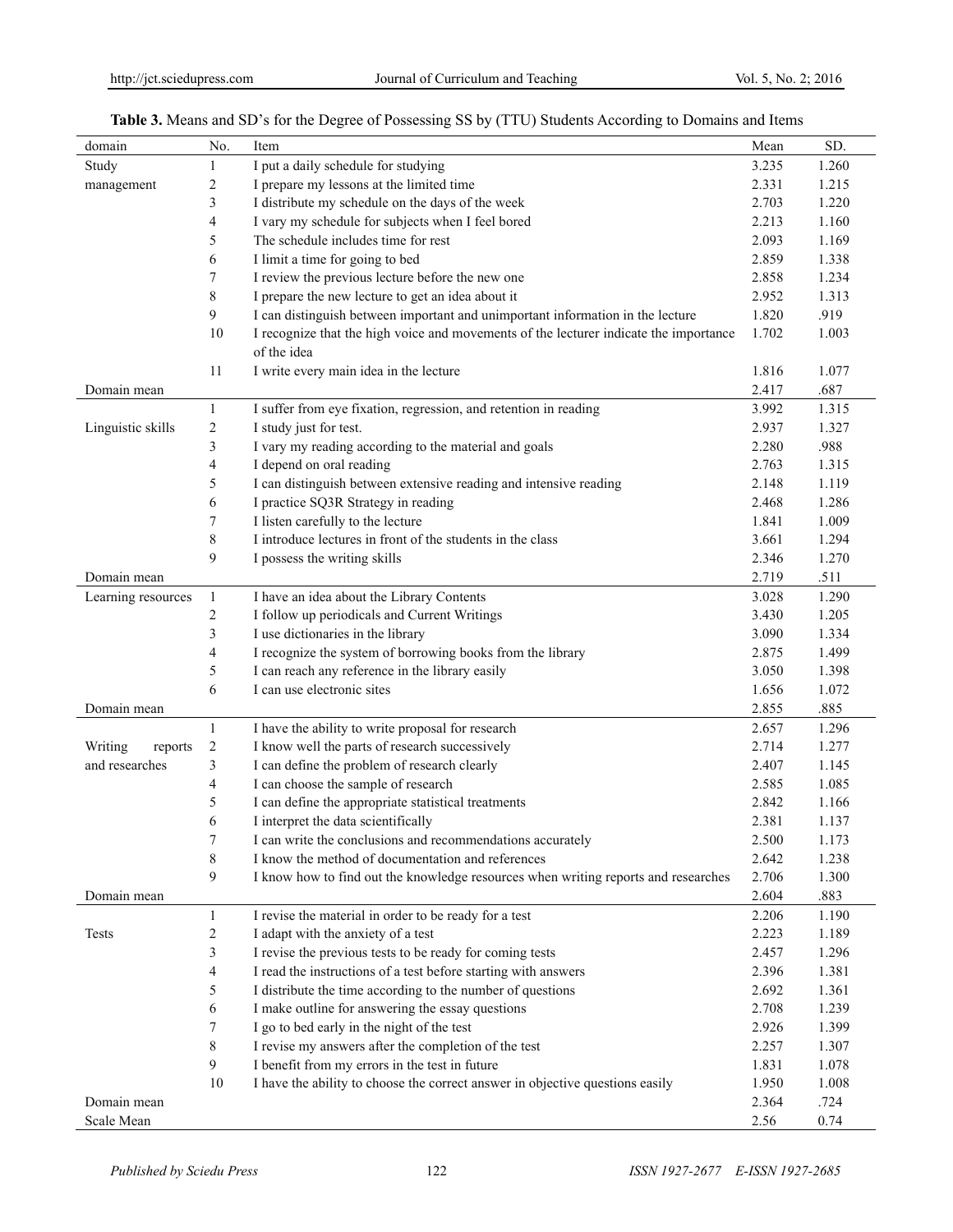The figures indicated that the degree of possessing SS by students was medium for the entire domains with a mean of (2.56). The learning resources domain was the highest one with a mean of (2.85), followed by linguistic skills domain with a mean of  $(2.71)$ , then writing reports and researches domain with a mean of  $(2.60)$  and study management domain with a mean of (2.41), and the lowest one was tests domain with a mean of (2.36).

Regarding the items of the domains, in the first domain (study management) item number one which runs, I put a daily schedule for studying, got the highest mean of (3.23) and the lowest item mean was number (10) which runs, I can recognize that the high voice of the lecturer and his movements indicate the importance of the idea with a mean of (1.70) followed by item number (11) which states, I write every main idea in the lecture, with a mean of ( 1.81), then item number (9) which runs, I can distinguish between important and unimportant information in the lecture with a mean of  $(1.82)$ .

The second domain (linguistic skills domain) consisted of (9) items. The items of this domain came between low and high. The results indicated that item number (1) which states I suffer from eye fixation, regression and retention in reading came as the highest with a mean of (3.99), followed by item number (8) which runs I introduce lectures in front of students in the class with a mean of (3.68). The lowest item was number (7) which states I listen carefully to the lecturer with a mean of (1.84).

The third domain (learning resources domain) consisted of (6) items. The results indicated that item number (2) which runs, I follow up periodicals and current writings got the highest mean of (3.43) followed by item number (3) which runs, I use dictionaries in the library with a mean of (3.09). The lowest item mean was for number (6) which runs I can use electronic sites with a mean of (1.65).

The fourth domain (writing reports and researches) consisted of (9) items which came between a mean of (2.842) as the highest item that runs I can define the appropriate statistical treatments and the lowest item with a mean of (2.381) which runs I interpret the data scientifically.

The fifth domain (test) consisted of (10) items that came between a mean of (2.926) for item (7) which runs, I go to bed early in the night of the test as the highest item and item (9) which runs, I benefit from my errors in the test in future as the lowest one with a mean of (1.831).

For answering question (2): Are there statistically significant differences at level  $(\alpha=0.05)$  attributed to gender?. Means and SDs were computed as table (4) shows:

| Gender         | Domain                         | Mean   | Std. Deviation |
|----------------|--------------------------------|--------|----------------|
| Male<br>Female | Study management               | 2.5049 | 0.68729        |
|                | Linguistic                     | 2.7588 | 0.50087        |
|                | Learning resources             | 2.9044 | 0.88907        |
|                | Writing reports and researches | 2.6205 | 0.89776        |
|                | <b>Tests</b>                   | 2.4211 | 0.71176        |
|                | Grand mean                     | 2.6132 | 0.53156        |
|                | Study management               | 2.2886 | 0.66909        |
|                | Linguistic                     | 2.6619 | 0.52319        |
|                | Learning resources             | 2.7838 | 0.87891        |
|                | Writing reports and researches | 2.5818 | 0.86361        |
|                | <b>Tests</b>                   | 2.2807 | 0.73717        |
|                | Grand mean                     | 2.4853 | 0.53666        |

**Table 4.** Means and Standard Deviations for the Degree of Possessing SS by (TTU) Students According to Gender

In table (4) the means for males came between (2.90) for learning resources domain and (2.42) for test domain.

The means for females came between (2.78) for learning resources domain and (2.28) for test domain. The grand mean for the effect of gender on the degree of possessing SS by TTU students came in favor of male students in all domains with a mean of (2.61). According to the effect of gender on the degree of possessing SS by TTU students, the figures indicated that the male students possess SS in the grand mean and in all domains more than female students.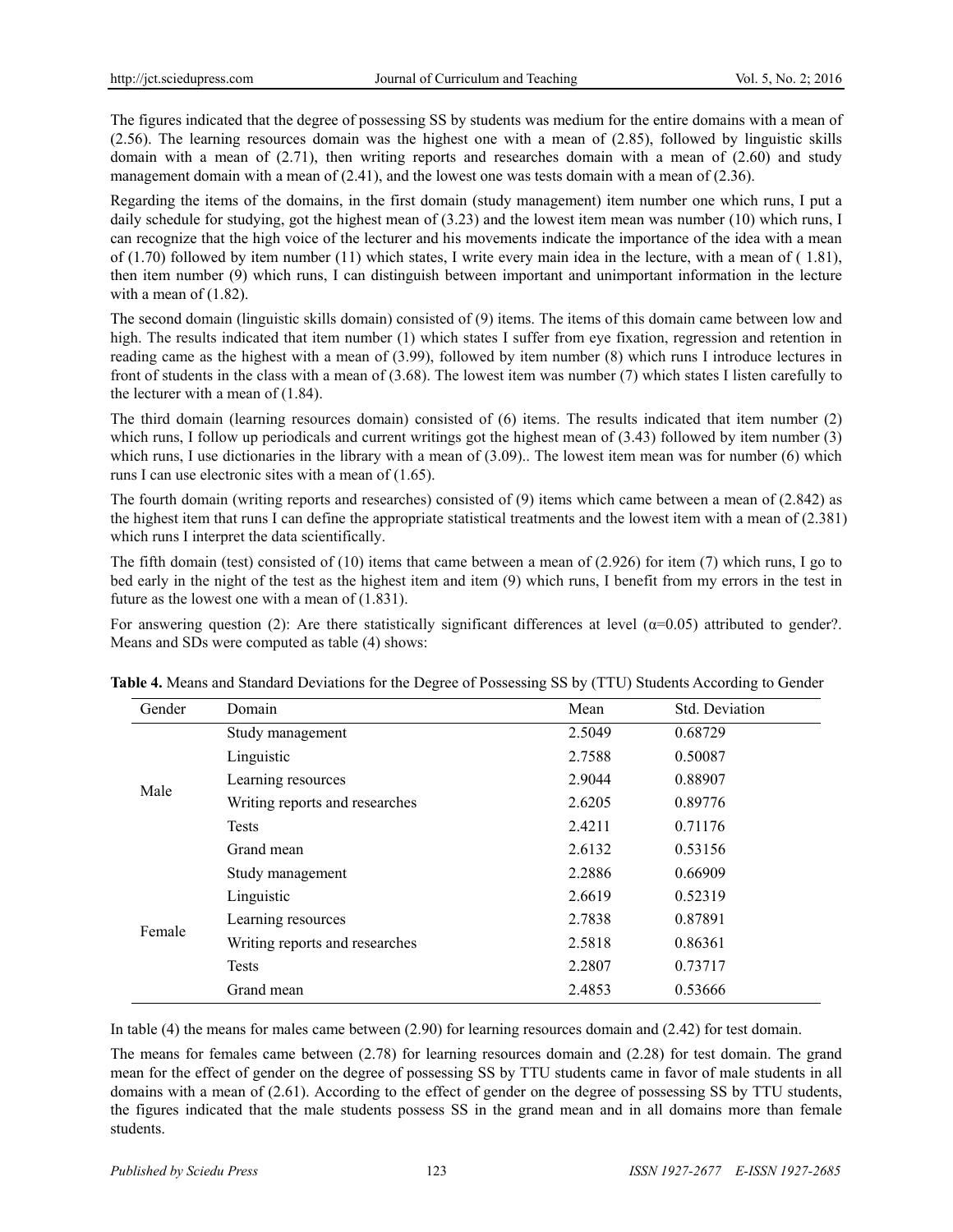To find out whether there are significant differences in possessing SS by TTU students attributed to gender at level  $(\alpha = 0.05)$  or not, Independent Sample t- test was applied as table (5) shows:

| Domain                         | t-test for Equality of Means |     |                   |  |
|--------------------------------|------------------------------|-----|-------------------|--|
|                                |                              | df  | $Sig. (2-tailed)$ |  |
| Study management               | 3.196                        | 418 | .001              |  |
| Linguistic                     | 1.910                        | 418 | .057              |  |
| Learning resources             | 1.369                        | 418 | .172              |  |
| Writing reports and researches | 0.440                        | 418 | .660              |  |
| <b>Tests</b>                   | 1.955                        | 418 | .051              |  |
| Total average                  | 2.409                        | 418 | .016              |  |

| Table 5. Independent Sample t- Test for the Effect of Gender upon SSD |
|-----------------------------------------------------------------------|
|-----------------------------------------------------------------------|

In table (5), the figures indicated that there are statistically significant differences ( $\alpha$ = 0.05) in the total average and in study management domain in favor of male students.

For answering question (3): Are there any statistically significant differences ( $\alpha$  = 0.05) attributed to faculty? Means and SDs were computed as table (6) shows:

| Domain                         | College    | Mean   | Std. Deviation |
|--------------------------------|------------|--------|----------------|
|                                | scientific | 2.4217 | .66777         |
| Study management               | humanities | 2.3972 | .74328         |
|                                | scientific | 2.7555 | .46758         |
| Linguistic                     | humanities | 2.6103 | .60600         |
|                                | scientific | 2.8439 | .84848         |
| Learning resources             | humanities | 2.8740 | .99129         |
|                                | scientific | 2.5354 | .84470         |
| Writing reports and researches | humanities | 2.7779 | .95932         |
|                                | scientific | 2.3664 | .67796         |
| <b>Tests</b>                   | humanities | 2.3575 | .84862         |
| Grand mean                     | scientific | 2.5548 | .48886         |
|                                | humanities | 2.5701 | .65228         |

Table 6. Means and SDs for the Degree of Possessing SS by TTU According to Faculty

The figures in table 5 show that the means for scientific faculties came between (2.36-2.848) and standard deviations between (0.467-0.848). Regarding the faculties of humanities, the means came between (2.35-2.874) and standard deviations between (0.606-0.848). To find out whether there are significant differences in possessing SS by TTU students attributed to the faculty ( $\alpha$ = 0.05) or not, Independent Sample t-test was applied as table (7) shows:

| Domain                         | t-test for Equality of Means |     |                 |  |
|--------------------------------|------------------------------|-----|-----------------|--|
|                                | t                            | df  | Sig. (2-tailed) |  |
| Study management               | .323                         | 413 | .747            |  |
| Linguistic                     | 2.594                        | 413 | .010            |  |
| Learning resources             | $-.308$                      | 413 | .758            |  |
| Writing reports and researches | $-2.513$                     | 413 | .012            |  |
| <b>Tests</b>                   | .111                         | 413 | .912            |  |
| Grand mean                     | $-.259$                      | 413 | .796            |  |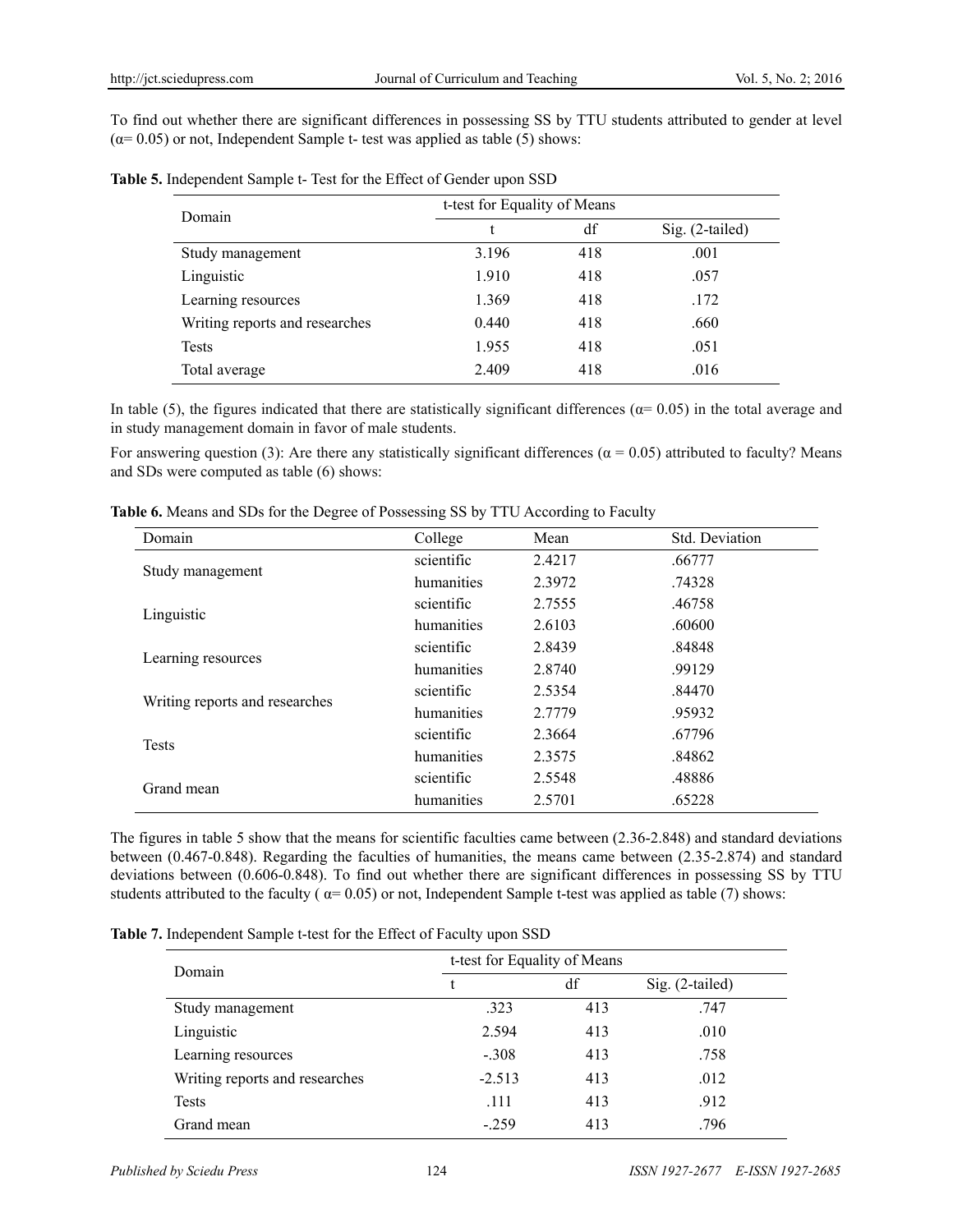#### **4. Discussion**

The results of the study indicated that the average of possessing SS by TTU students was mid which points out the necessity for providing students with SS that are needed for university study. These skills enable students to be proficient in required instructional outcomes which ultimately improve their abilities, achievement, and make them more self- confident which reinforce the students' academic self-concept, which leads to improving achievement and learning.

The result also showed that the mean of male students for SS domains was higher than female students, but this difference does not show any statistical significance except in the domain of study management. This could be due to the fact that female students are always busy with home works helping their mothers and other members of the family; whereas male students do not share with home works.

The results indicated that male students of humanities faculties got higher average in means of the skills of writing repots and researches, and learning resources domains and this could be logical since the students of scientific faculties adopt one textbook for each subject; whereas, the students humanities faculties need more than one resource and reference for each subject. In addition to that, the students of scientific faculties in general, deal with numbers and formula; whereas the students of humanities need to write reports and researches.

The scientific faculties means were higher than humanities faculties in the domains of test, linguistic, and study management, but there is no statistical significance except in linguistic domain and this could be due to the nature of the subjects.

The results of the study meet with Seif (2001) regarding the importance of reading strategies for students, Jang, and Kim (2004), Burcak, Levent, and Kaan (2015) the necessity for managing time for study. The results disagreed with Shawana , Shaukat, Iqbal, and Sobia (2012) regarding study management which indicated in this study that male students are better than female students.

#### **5. Conclusion**

This study aimed to identify the degree of possessing SS by TTU students and the effect of some factors on them. It is indicated that the students are in need for these skills in order to be more effective in their learning and to increase their motivation and achievement. This could be implemented through adopting the course of SS as a compulsory course in the university. In addition to that, students who join a university should study these skills. In addition to that, students of secondary stage at schools should be trained on SS in order to be ready for joining higher education.

## **6. Recommendations**

- 1. The curricula designers should take into account the necessity of including SS in school syllabuses from the early stages of school.
- 2. The course of SS should be taught for new students in universities from the first semester and it must be compulsory course.

## **Abbreviations**

TTU: Tafila Technical University. SS: study skills. SSD: study skills domain. SDs: standard deviations.

## **References**

Alipuor, B. (1997). *Study condition*. Tehran: Deklamegaran.

- Burcak, C., Levent, I., & Kaan, E. (2015). Investigation of Time Management Skills of College Students who Play Sports and Do not Play Sports. *Journal of Physical Education and Sport Science Movement and Health*, *15*(2), 602-609.
- Gourlay, L. (2009). Threshold practices: Becoming a student through academic literacies. *London Review of Education*, *7*(2), 181–192. https://doi.org/10.1080/14748460903003626
- Jang, S., & Kim, N. (2004). Transition from high school to higher education and work in Korea, from the